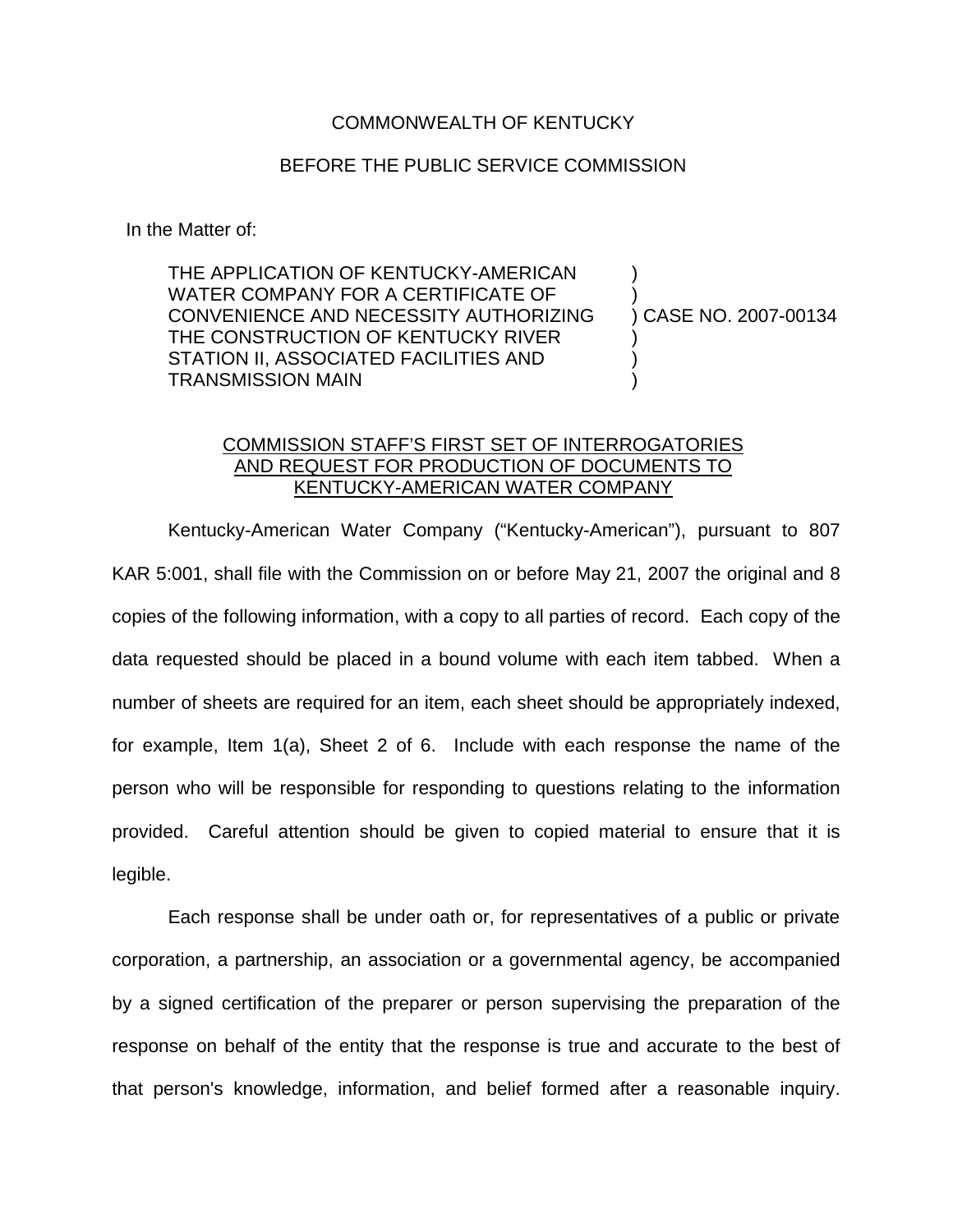Kentucky-American shall make timely amendment to any prior response if it obtains information upon the basis of which it knows that the response was incorrect when made, or though correct when made, is now incorrect in any material respect. For any request to which Kentucky-American fails to furnish all or part of the requested information, Kentucky-American shall provide a written explanation of the specific grounds for its failure to furnish.

Careful attention shall be given to copied material to ensure its legibility. When the requested information has been previously provided in this proceeding in the requested format, reference may be made to the specific location of that information in responding to this request. When applicable, the requested information shall be provided for total company operations and jurisdictional operations, separately.

1. Refer to Kentucky-American's application at ¶ 6(3). State Kentucky-American's interpretation of the phrase "total reasonable requirements of its customers under maximum consumption."

2. a. State the maximum safe yield at Pool 3 of the Kentucky River.

b. Identify all entities that currently are permitted to make withdrawals from Pool 3 of the Kentucky River and state the maximum amounts that each entity is permitted to make.

3. Refer to Kentucky-American's Application at ¶ 9. State the reasons why Kentucky-American "conclude[d] it was inappropriate to implement its plans to purchase water from Louisville Water Company."

4. Provide all memoranda, correspondence, electronic mail messages, studies, reports and any other documents in which Kentucky-American or American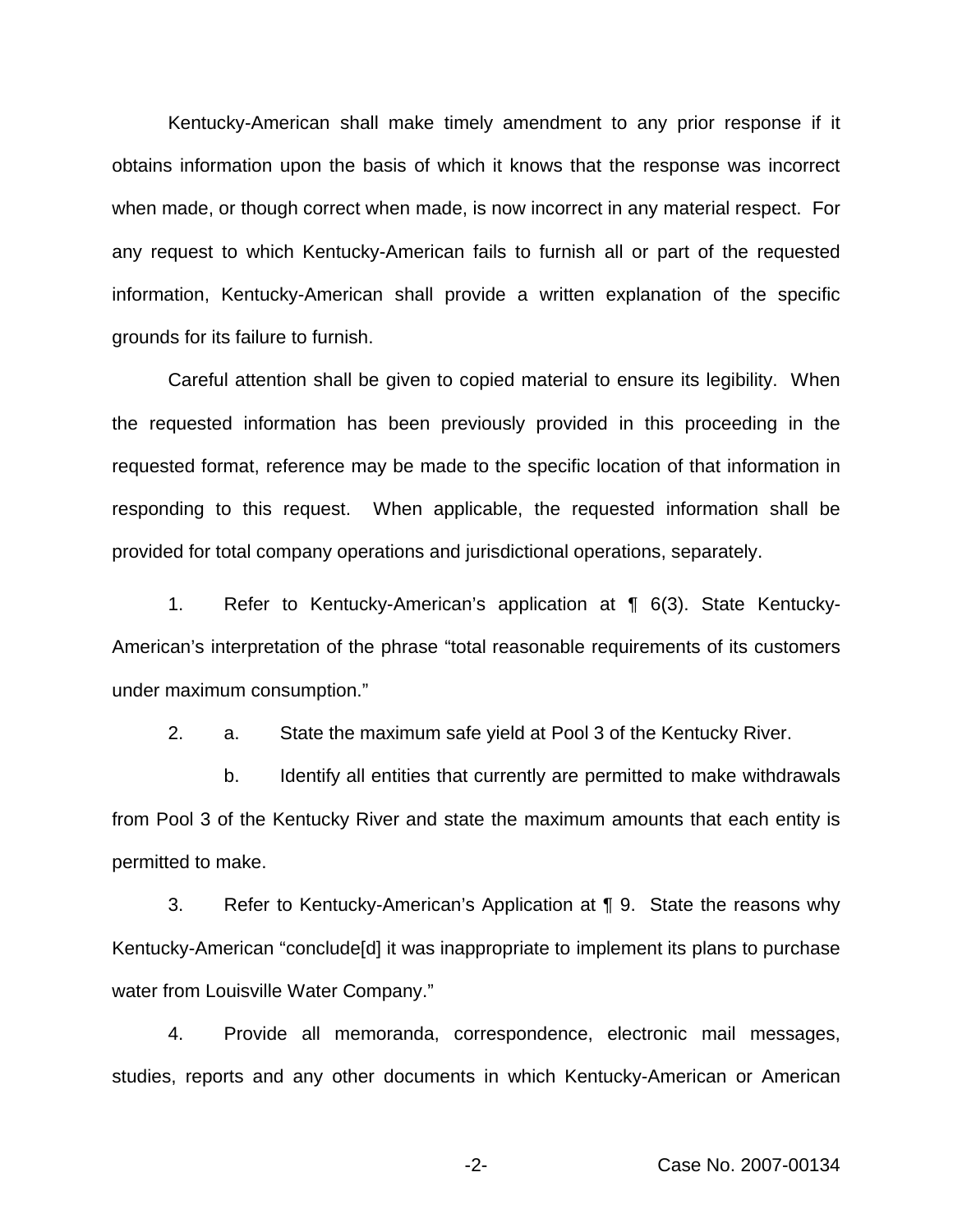Water Works Company ("AWWC") officials, employees, or consultants discuss Kentucky-American's plans to purchase water from Louisville Water Company.

5. Provide all studies and analyses that Kentucky-American has conducted, commissioned, or otherwise relied upon to determine the safe yield of Pool 9 of the Kentucky River. If a study has previously been provided to the Commission, identify the Commission proceeding in which the study or analysis was submitted and state whether any revisions or updates to the study or analysis have been made since its submission.

6. Refer to Kentucky-American's application at ¶ 11. Provide all studies and analyses that Kentucky-American has conducted, commissioned, or otherwise relied upon to determine "the most cost effective and feasible solution" is the proposed project.

7. Refer to Kentucky-American's application at Exhibit B, Volume II, Drawing 18. This drawing shows the proposed pipeline crossing existing 12-inch and 8-inch water mains.

a. Provide the names and addresses of the owners of these water mains.

b. State whether Bluegrass Water Supply Commission ("BWSC") or Kentucky-American has considered connecting the proposed water main with either of the two existing water mains.

8. State whether Kentucky-American will be able to provide wholesale water service through the proposed transmission main to any public water suppliers along the proposed route of the water transmission main. Explain.

-3- Case No. 2007-00134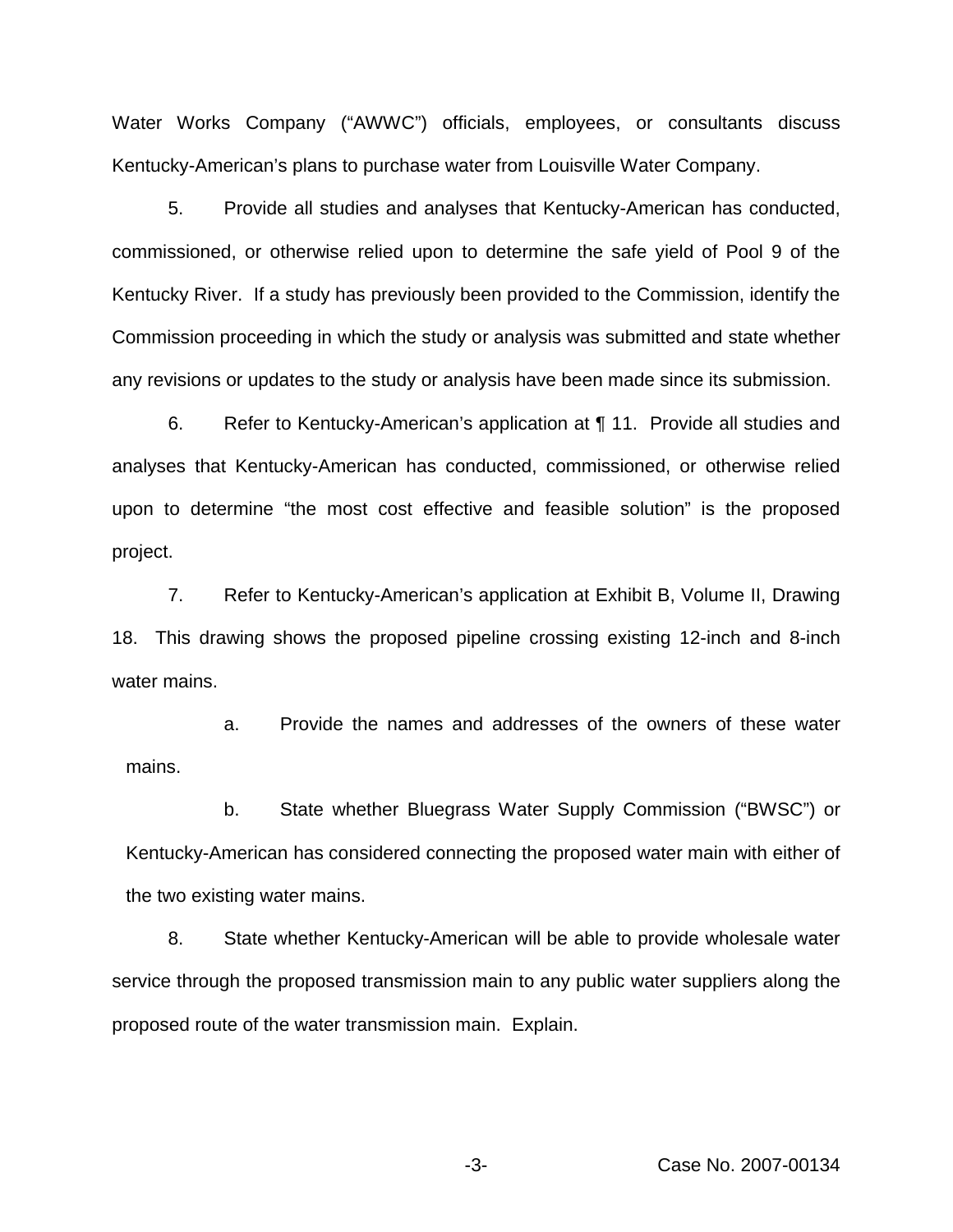9. State whether Kentucky-American will be able to provide retail water service through the proposed transmission main directly to persons or entities located along the proposed transmission main's route. Explain.

10. According to Exhibit D of Kentucky-American's application, the proposed water transmission main will connect to existing Kentucky-American facilities at the intersection of Ironworks Pike and Newtown Pike in Fayette County.

a. Describe the extent of the hydraulic impact upon Kentucky-American's system when the proposed water treatment plant is producing at the following rates:

- (1) 6 million gallons per day ("MGD");
- $(2)$  13 MGD;
- (3) 20 MGD;
- (4) 25 MGD; and,
- (5) 30 MGD.

b. Provide all hydraulic analyses and modeling that Kentucky-American has conducted reflecting the operation of Kentucky-American's treatment and distribution system with the proposed facilities while operating at the levels of production set forth in Item 10(a) above.

c. List and describe each system improvement on the existing Kentucky-American system beyond the connection at Ironworks Pike and Newtown Pike necessary to accommodate water transported from the proposed water treatment plant. State the cost of each improvement.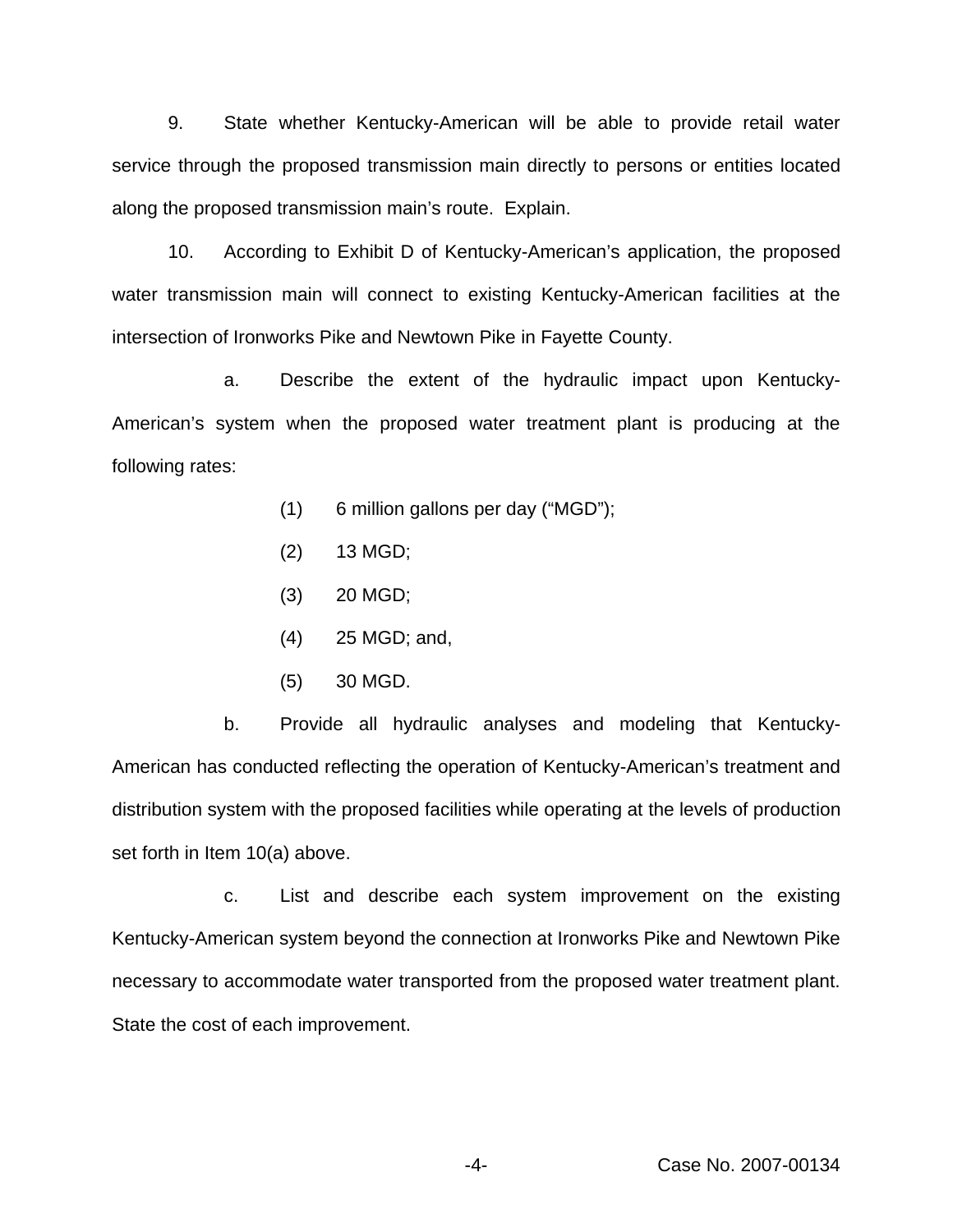11. Refer to Kentucky-American's Application, Exhibit D. The proposed route of the transmission main from the proposed booster station to the connection with existing Kentucky-American facilities follows Route 1262 south and then east along US Highway 460 to the intersection of US Highway 460 and State Route 3378.

a. State whether Kentucky-American considered routing the transmission main cross country from the proposed booster station to State Route 3378 and then along State Route 3378 south to US Highway 460. Explain.

b. Describe the advantages and disadvantages of using the proposed route from the booster station to US Highway 460.

c. State the cost of the segment of the proposed transmission main from the proposed booster station to the intersection of US Highway 460 and State Route 3378.

d. Describe the advantages and disadvantages of using the crosscountry route described in Item 11(a) above.

e. State the cost of the segment of the proposed transmission main from the proposed booster station to the intersection of intersection of US Highway 460 and State Route 3378 if the cross-country route described in Item 11(a) above is used.

12. At page 5 of his testimony, Richard C. Svindland states: "By the first week of April [2006], KAW had aerial PVA maps for all of Southern Owen County and Northern Franklin County. . . . An option for the intake property was obtained in June 2006, the option for the WTP [water treatment plant] site was obtained in August 2006 and an option for an intermediate booster station was obtained in October 2006."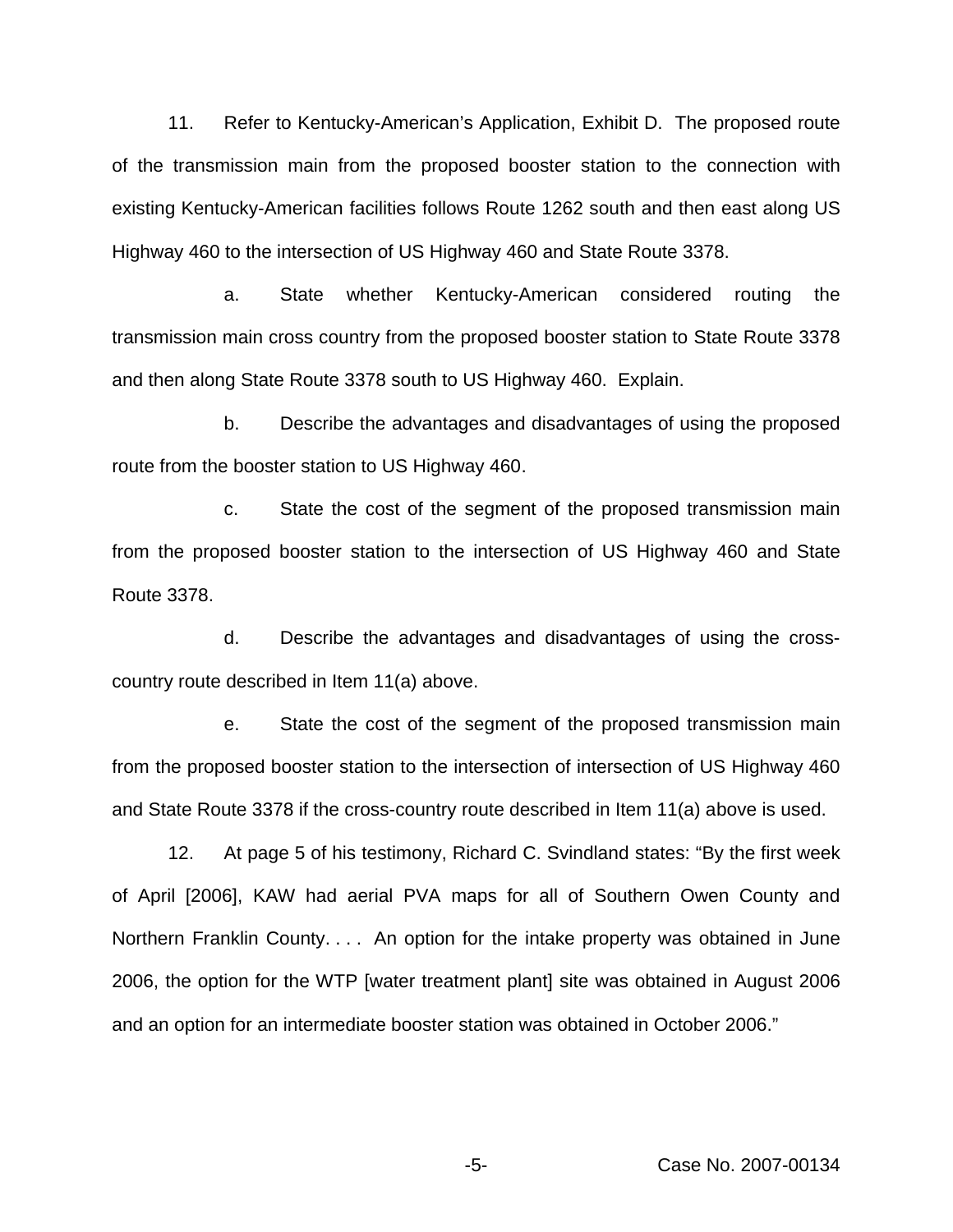a. Provide a map showing the complete boundaries for the options for the intake property and the water treatment plant property, all adjacent properties and their owner's names and addresses, as well as the Franklin-Owen County boundary, with the August 2006 aerial photography as a background.

b. (1) State whether Owen County has a planning and zoning commission.

(2) If yes, identify each Owen County planning and zoning regulation that relates to the construction of the proposed water treatment plant and state the current status of Kentucky-American's efforts to comply with that regulation.

c. Provide a map showing the complete property boundaries for the intermediate booster station, with adjacent parcels and their owner names and addresses, with the August 2006 aerial photography as a background.

d. (1) State whether Franklin County has a planning and zoning commission.

(2) If yes, identify each Franklin County planning and zoning regulation that relates to the construction of the proposed booster station or proposed intake facility and state the current status of Kentucky-American's efforts to comply with that regulation.

13. State whether land on the optioned property for the proposed water treatment plant and intake facility will be available for "solids reuse." If yes, provide a map of these properties outlining those areas available to be used for "solids reuse," tract boundaries, existing and proposed roads and driveways, and the proposed water treatment plant and intake facilities.

-6- Case No. 2007-00134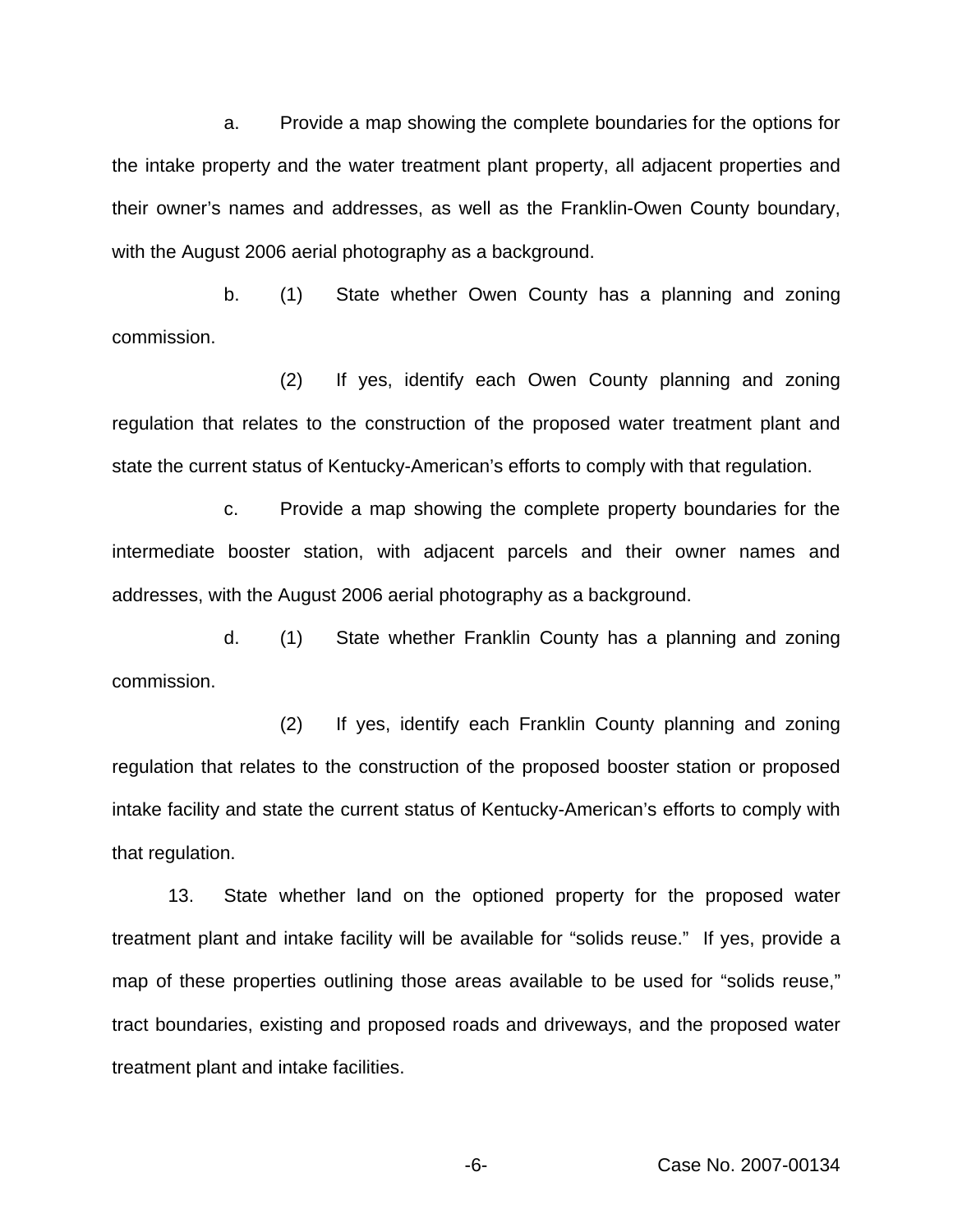14. Refer to Direct Testimony of Richard C. Svindland at 14. State why Kentucky-American is not seeking permits for the property for "solids reuse" until the construction phase of the project.

15. a. State the number of tons of dewatered solids that will be generated for disposal per week when the proposed water treatment plant is operating at:

- (1) 6 MGD;
- (2) 20 MGD.

b. State the annual cost for disposal of dewatered solids off-site if the proposed water treatment plant is operating at full capacity.

c. State the annual cost for disposal of dewatered solids on-site if the proposed water treatment plant is operating at full capacity.

16. Refer to Direct Testimony of Richard C. Svindland at 8-9. For each of the criteria that Mr. Svindland sets forth in his direct testimony, explain how the proposed locations for the water treatment plant and raw water intake facility meet the selection criteria.

17. Refer to Direct Testimony of Richard C. Svindland at 10. The raw water intake land value is \$3,500 per acre, the treatment plant land value is \$13,500 per acre, and the booster pump station land is \$21,250 per acre. Explain the wide ranges in the cost of land on a per acre basis.

18. Refer to Direct Testimony of Richard C. Svindland at 11. List and describe the advantages that newer technologies have over the technology that Kentucky-American selected for use at the proposed water treatment plant.

19. Refer to Direct Testimony of Linda Bridwell at 22.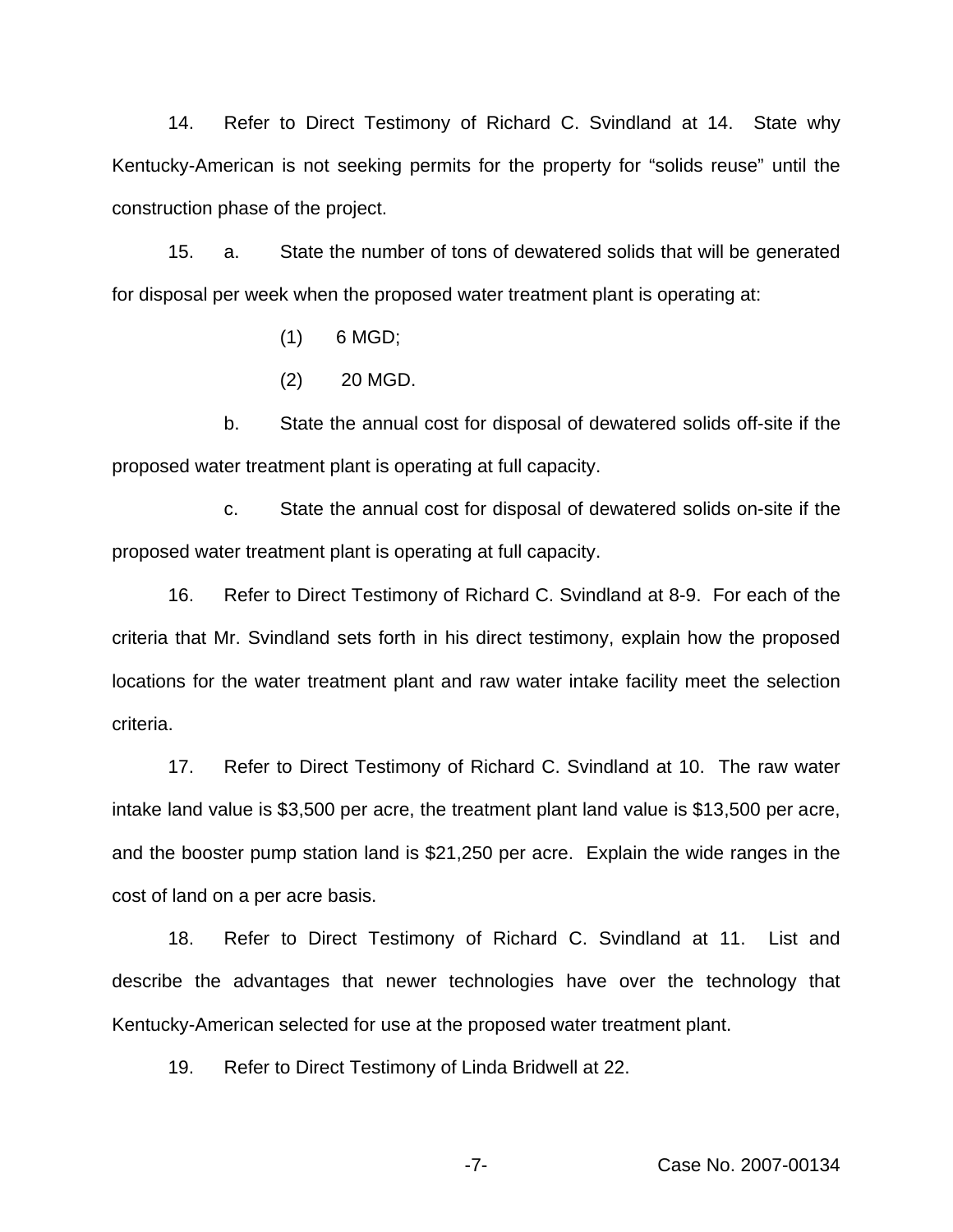a. Provide all studies, analyses, reports, and estimates that Kentucky-American, any Kentucky-American affiliated entity, or person retained or commissioned by Kentucky-American has prepared since March 1, 2004, on the cost of constructing a pipeline to the Louisville Water Company.

b. If no updates have been made to the study in which Kentucky-American participated and which the BWSC issued in February 2004, provide an updated estimate of the costs to construct a pipeline to the Louisville Water Company and compare the updated costs to those of constructing the 20 MGD treatment facility on the Kentucky River at Pool 3. Provide all workpapers, show all calculations, and state all assumptions used to develop the updated costs.

20. a. Provide a comparison of the capital costs of the  $ACTIFLO<sup>®</sup>$  system to the flocculation process currently proposed. Provide all workpapers, show all calculations, and state all assumptions that Kentucky-American used to develop the comparison.

b. Provide a comparison of the operational and maintenance costs of the ACTIFLO<sup>®</sup> system to the flocculation process currently proposed. Provide all workpapers, show all calculations and state all assumptions that Kentucky-American used to develop the comparison.

c. State whether the ACTIFLO® treatment process requires a oneyear pilot study. Explain.

d. State whether Kentucky-American considered membrane technology as an alternative for the filtration part of the treatment process. If yes, explain why Kentucky-American did not select this technology.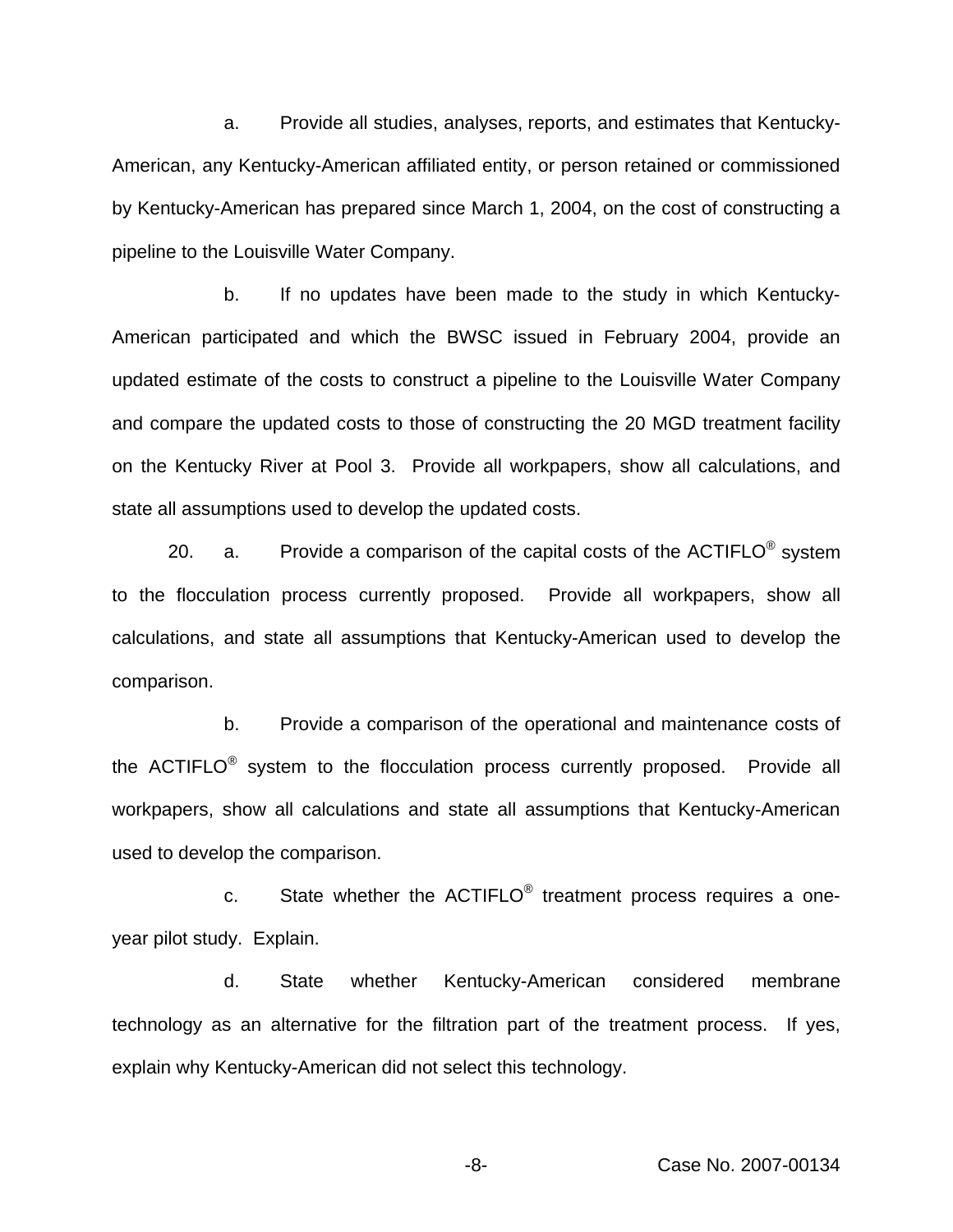e. State whether Kentucky-American considered riverbank filtration as an alternative for the filtration part of the treatment process. If yes, explain why Kentucky-American did not select this technology.

21. Refer to Direct Testimony of Linda Bridwell at 13. Provide a schedule comparing the daily flow of the Kentucky River in Pool 9 and Pool 3 during the 1999 drought.

22. Refer to Direct Testimony of Linda Bridwell at 27-28. Provide Kentucky-American's current projections for annual customer water consumption for the calendar years 2010, 2020, and 2030.

23. Provide Kentucky-American's current projections for plant availability in terms of percentage production available for 2010, 2020, and 2030. Provide a composite number for all three plants.

24. At pages 30 and 31 of her direct testimony, Ms. Bridwell states that Kentucky-American requested its customers to restrict their water usage for four months due to the inadequate raw water supply during the drought of 1999.

a. List the months that the water restrictions were in place.

b. List the months in 1999 in which the drought occurred.

25. Refer to Direct Testimony of Linda Bridwell at 32-34.

a. State the criteria that Kentucky-American used to determine the optimal point for interconnection to its existing system.

b. Identify the other points that Kentucky-American considered for interconnection and describe how each of these points compared to the point chosen.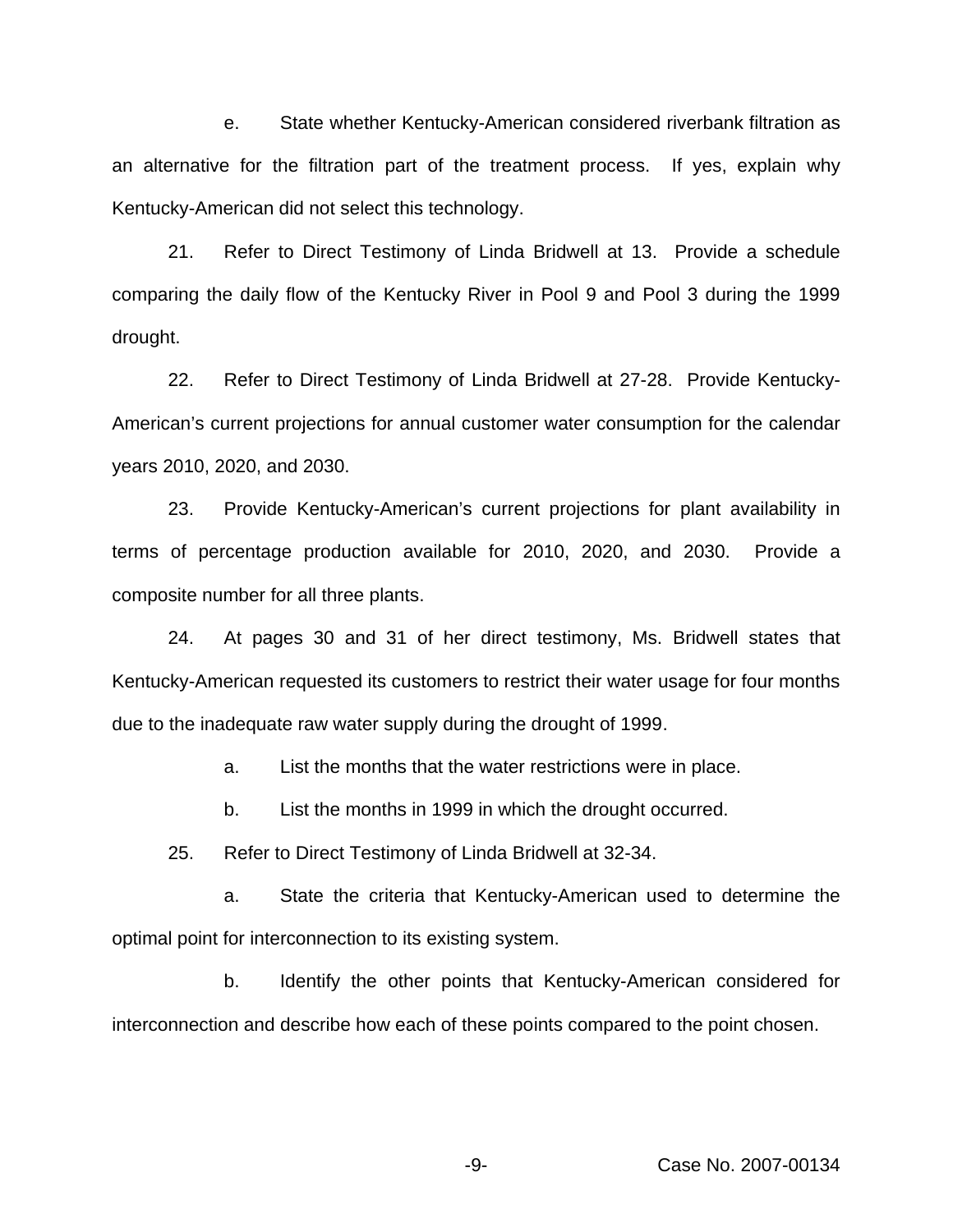c. Describe how Kentucky-American determined the initial three pipeline routes.

d. List and describe the criteria that Kentucky-American used to establish the potential routes.

e. Describe how the three pipeline routes were evaluated. Provide all evaluations of the routes.

f. Provide the attendance records and meeting summaries for the four public meetings to which Ms. Bridwell refers at page 33 of her direct testimony.

g. Explain why the middle route, which has the transmission main collated along an electric transmission line corridor, is not a desirable route.

26. Refer to Direct Testimony of Linda Bridwell at 34-35.

a. Provide a copy of the survey used at the December open houses and a summary of the responses received from the survey.

b. Provide a current copy of the log maintained as part of the toll free number established to communicate with property owners.

27. Refer to Direct Testimony of Linda Bridwell, Table 4, "Annual Operation and Maintenance Costs New Water Treatment Plant – Pool 3 of Kentucky River."

a. Provide the workpapers and show the calculations that Kentucky-American used to develop its projections of the annual operational and maintenance costs in the column entitled "Total."

b. State all assumptions that Kentucky-American used to develop its projections of the total annual operational and maintenance costs in the Total column.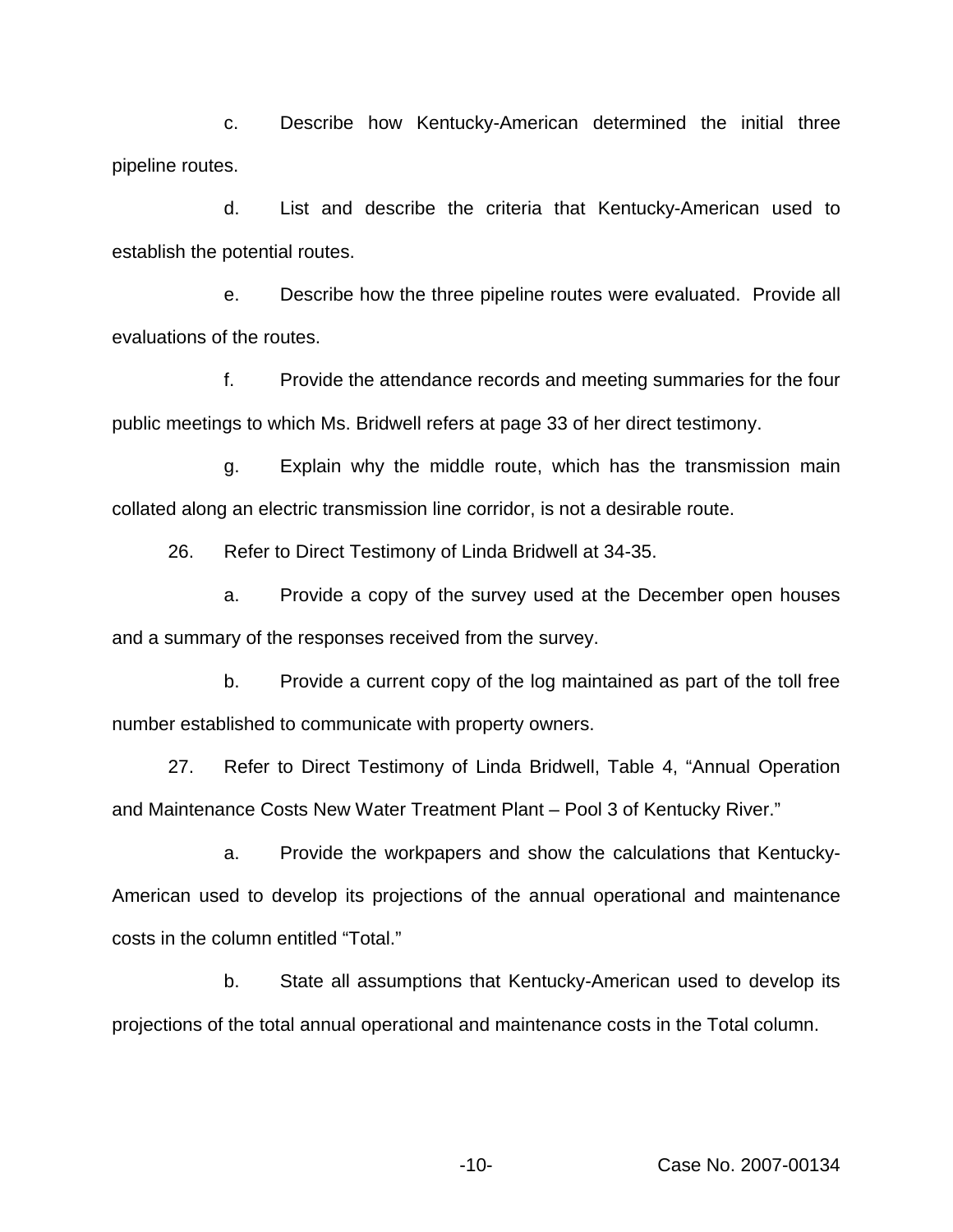c. Describe how the annual operational and maintenance costs in the Total column are allocated between Kentucky-American and the BWSC. This description should include all workpapers, show all calculations, and state all assumptions that Kentucky-American used to develop the cost allocations.

d. A note to Table 3 states that "no costs for disposal have been included as KAW intends to apply for beneficial re-use on adjacent KAW property similar to RRS and KRS operation." Provide estimates of the disposal costs if Kentucky-American's re-use proposal is allowed. This response should include all workpapers, show all calculations, and state all assumptions that Kentucky-American used to develop the disposal cost estimates.

e. List and describe each disposal alternative to beneficial re-use that Kentucky-American has considered. This description should include a cost estimate for each alternative and include all workpapers, show all calculations, and state all assumptions used to develop the cost estimates.

28. At pages 4 and 5 of his Direct Testimony, Louis M. Walters states that Kentucky-American will use its short-term borrowing capacity to meet the periodic needs for construction capital and will permanently finance the treatment facility with 60 percent long-term debt and 40 percent common equity. Provide Kentucky-American's projections for the conversion of short-term borrowings into long-term debt and common equity, to include the date of the conversion, the amount of long-term debt and common equity that will be issued, and the capital structure as of the date of the short-term debt conversion.

-11- Case No. 2007-00134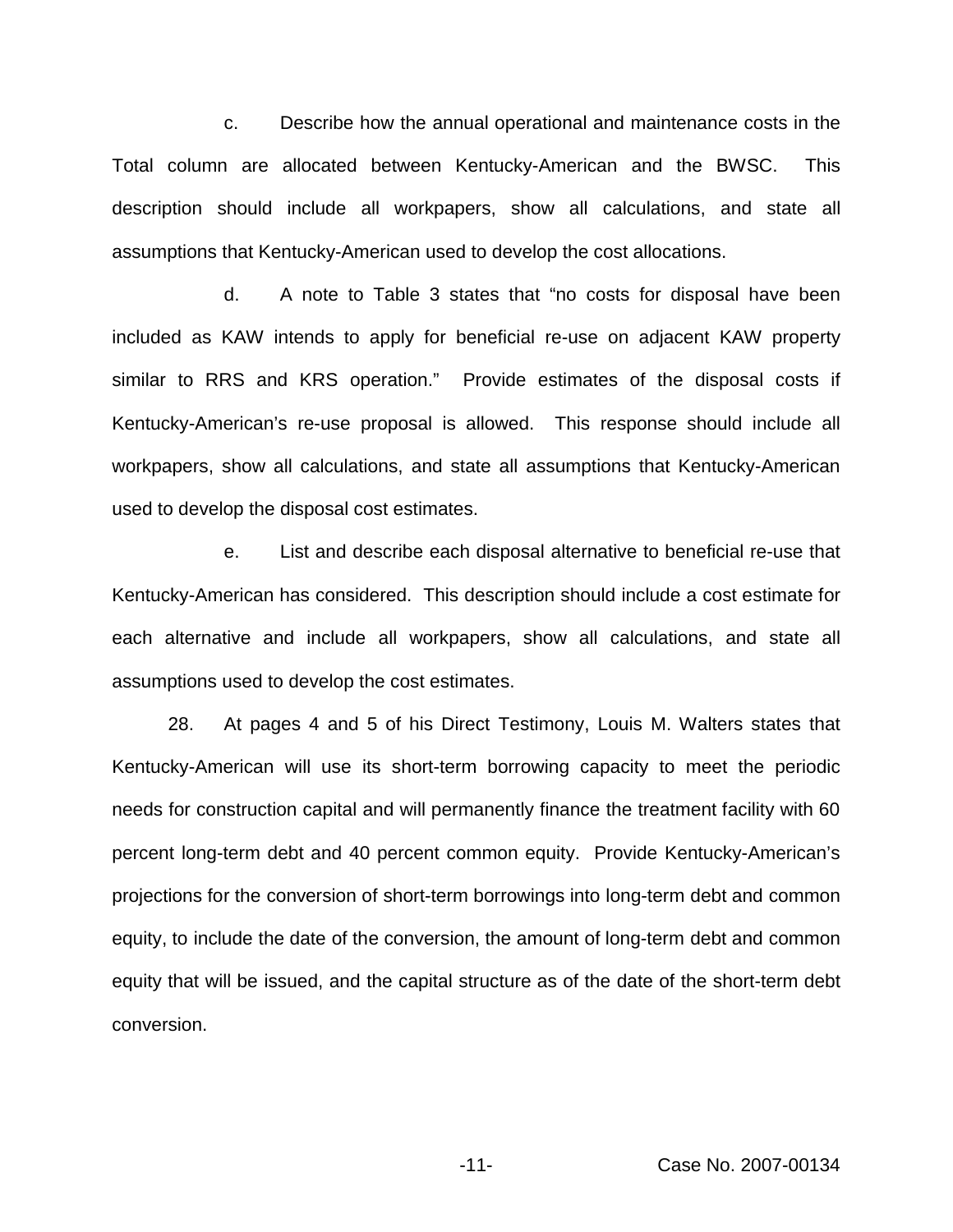29. At pages 4 and 5 of his Direct Testimony, Mr. Walters explains that obtaining tax-exempt financing entails significant added internal and external costs. Provide a comparison of the issuance costs that Kentucky-American will incur for conventional long-term debt as opposed to tax-exempt debt. This comparison should include all workpapers, show all calculations, and state all assumptions used.

30. Provide all correspondence, electronic mail messages, analyses, notes, memoranda, studies and related documents that Kentucky-American, AWWC, or any AWWC affiliate prepared or commissioned, that discuss the possible solutions to Kentucky-American's supply deficit.

31. Provide all correspondence, electronic mail messages, analyses, notes, memoranda, studies and related documents from RWE Aktiengesellschaft, Thames Water Aqua Holdings GmbH or AWWC directing Kentucky-American to construct the 20 MGD treatment facility at Pool 3 of the Kentucky River to solve the supply deficit.

a. Assume that the Commission grants Kentucky-American a Certificate of Public Convenience and Necessity to construct the treatment facility on Pool 3 of the Kentucky River and that construction commences in January 2008. Provide Kentucky-American's estimate as to the construction's effect on general rates for water service for the period from 2008 to 2012. This response should include all workpapers, show all calculations, and state all assumptions that Kentucky-American used to develop its estimate.

32. Refer to Kentucky-American's application, Exhibit G, "Water Withdrawal Permit: #1572."

-12- Case No. 2007-00134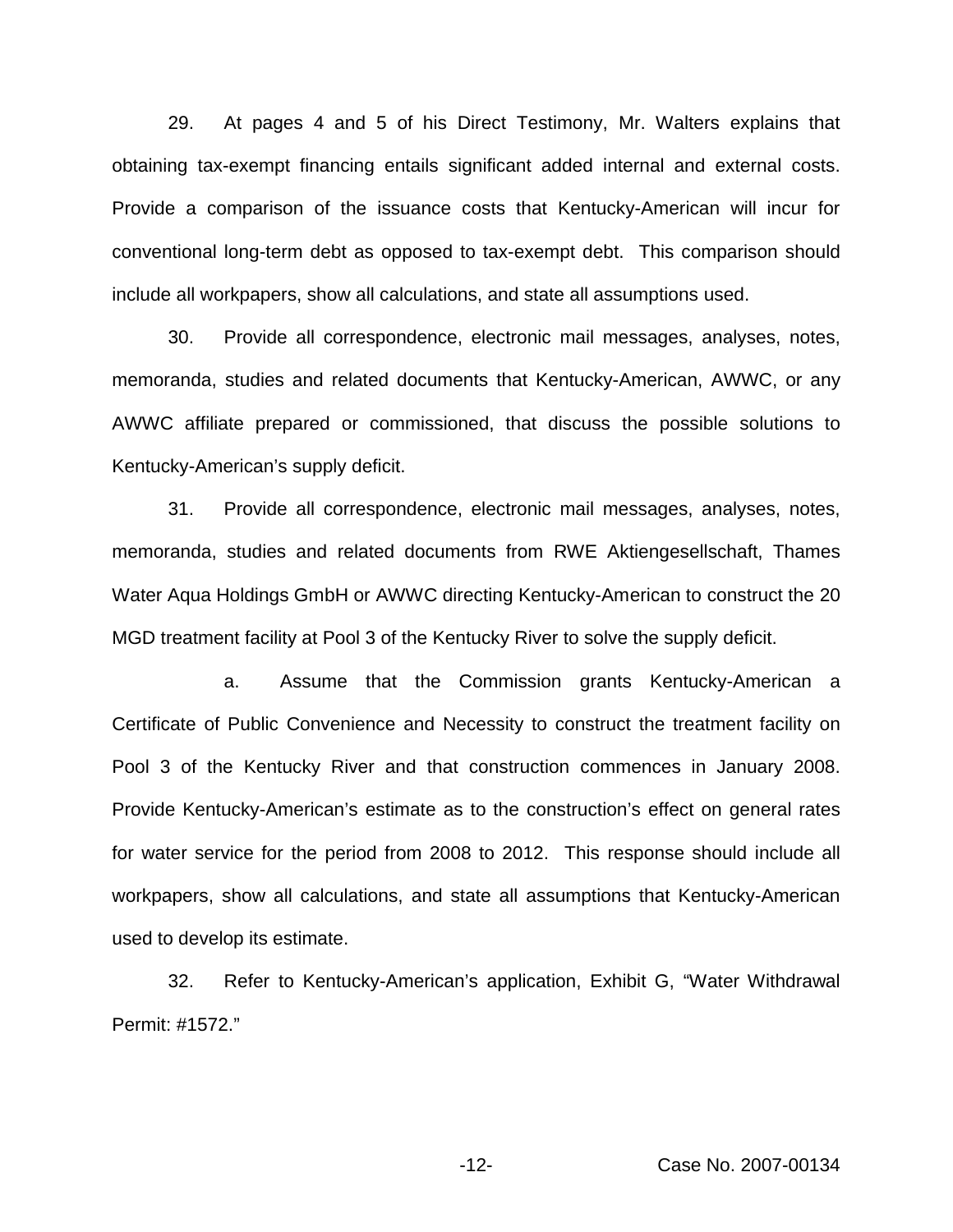a. Kentucky-American is allowed to withdraw 20 MGD per day during the 3-month period from June through August. Explain what would happen if a drought extended beyond the month of August requiring Kentucky-American to withdraw 20 MGD per day in September or October.

b. If the proposed water treatment plant capacity is expanded by 5 MGD to serve BWSC, state whether Kentucky-American may increase its withdrawals from the Kentucky River from 20 MGD to 25 MGD per day during the period from June through August.

c. List and describe each meeting that Kentucky-American has had with Division of Water officials regarding increasing its withdrawals from Pool 3 from 20 MGD to 25 MGD during the months of June through August.

d. Provide all correspondence, including electronic mail messages that Kentucky-American officials and employees have received from or sent to Division of Water officials regarding increasing its withdrawals from Pool 3 from 20 MGD to 25 MGD per day during the months of June through August.

33. Exhibit A to the application shows two access roads to the raw water pump station. Plan C2 shows a 12 foot paved utility road from the water treatment plant to the raw water pump station. Plan C1 shows a paved/gravel road for access to the water treatment plant.

a. Explain why there are two routes to the raw water pump station.

b. Identify the route that Kentucky-American will use for construction of the raw water intake and pump station.

-13- Case No. 2007-00134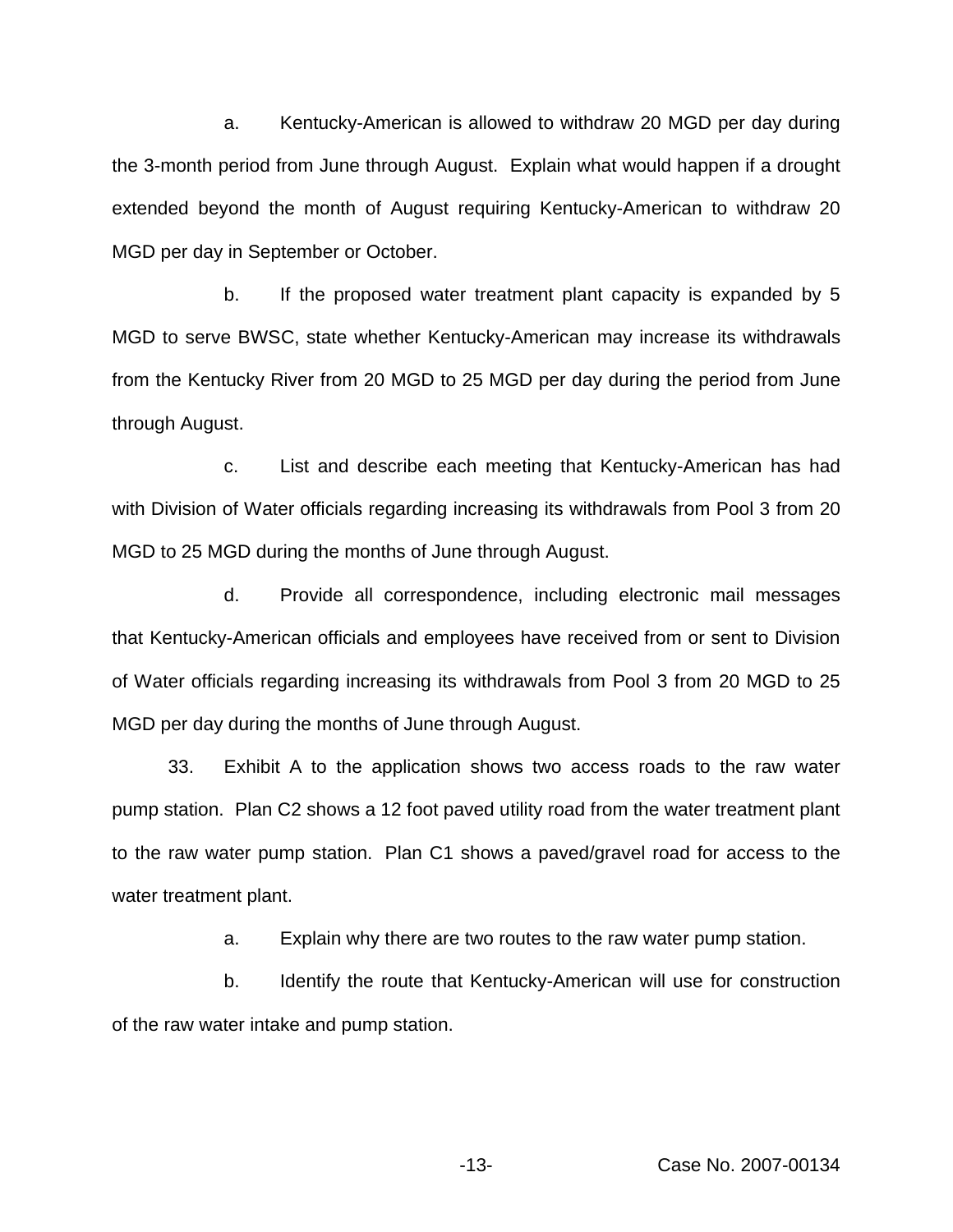c. Identify the route that Kentucky-American will use for maintenance of the raw water intake and pump station.

d. Describe the surface (e.g., pavement, gravel) of the existing access road on Plan C1.

e. Describe the additional roads and their surfaces (e.g., pavement, gravel) that Kentucky-American intends to construct under Plan C1 in addition to the existing access roads.

f. The access road on Plan C1 does not appear to terminate at a local public road or at the proposed water treatment plant. Provide a map that depicts the access road with a complete route to the proposed water treatment plant.

g. Describe Kentucky-American's legal access rights throughout the entirety of the access road route shown on Plan C1.

h. At page 10 of his direct testimony, Mr. Svindland states that Kentucky-American has obtained an option to purchase 80 acres of land for the intake, raw water pump station, and sludge disposal area from the Cartwright Trust. State whether the access road on Plan C1 is located on the optioned 80 acres. Provide a map that clearly shows the boundary of the optioned property and its relationship to the access road in Plan C1.

i. At page 10 of his direct testimony, Mr. Svindland states that "the final land acreage amount [is] to be determined upon completion of design." State whether Kentucky-American may purchase additional land from the Cartwright Trust in addition to the optioned 80 acres of land. If yes, provide a map that clearly shows the boundary of other possible land available from the Cartwright Trust.